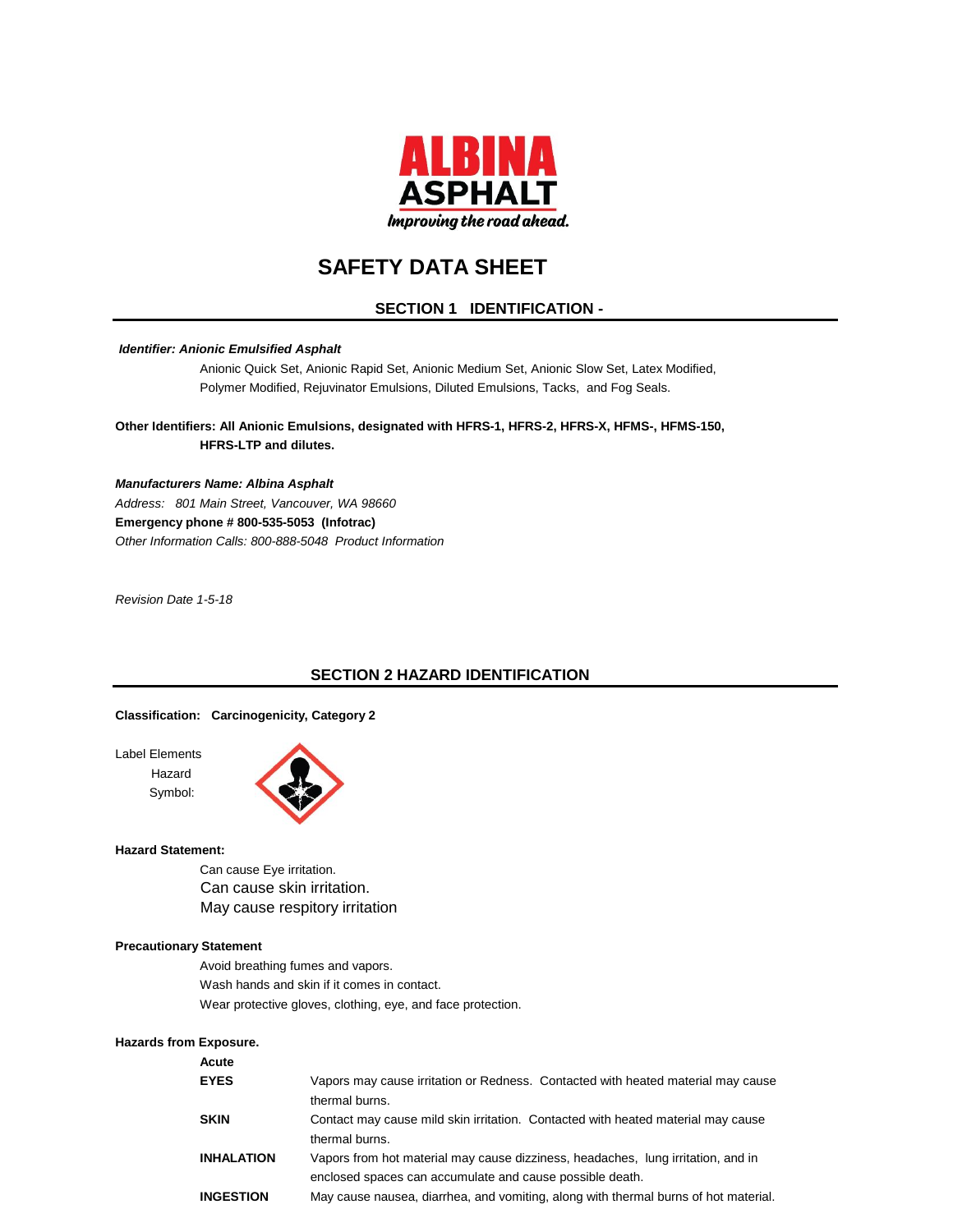**CHRONIC** Long term exposure to asphalt fumes may cause bronchitis.

# **SECTION 3 COMPOSITION AND INFORMATION OF INGREDIANTS**

| <b>INGREDIENTS</b>                       | CAS, NO.    | WT <sub>%</sub> | <b>OSHA PEL</b> | <b>STEL</b> | <b>ACGIH TLV</b> |  |
|------------------------------------------|-------------|-----------------|-----------------|-------------|------------------|--|
| Petroleum Asphalt                        | 8052-42-4   | $>100\%$        | <b>NE</b>       |             | mgm3<br>5        |  |
| Water                                    | 7732-18-5   | 25 % - 75%      |                 |             |                  |  |
| <b>Emulsifiers</b>                       | Proprietary | $.1 - 6%$       |                 |             |                  |  |
| May Contain one or all of the following. |             |                 |                 |             |                  |  |
| <b>Proprietary Distilate</b>             | proprietary | $0 - 25%$       | <b>NE</b>       |             | <b>NE</b>        |  |
| Polymer                                  | proprietary | $0 - 8%$        | <b>NE</b>       |             | <b>NE</b>        |  |
| <b>Proprietary Additives</b>             | proprietary | $0 - 5%$        | <b>NE</b>       |             | <b>NE</b>        |  |
| Hydrogen Sulfide                         | .7783-06-4  | $< 0.1\%$       | 10ppm           | 15ppm       | 10ppm            |  |

Additional Comments:

Though Further Detail On Contents May Be Confidential, All Pertinent Hazards Are Addressed In This SDS.

#### **SECTION 4 FIRST AID MEASURES**

**INHILATION :**If respiratory system develop remove individual to fresh air and keep comfortable. If breathing remains difficult seek immediate medical attention.

**SKIN CONTACT:** If hot material comes in contact with skin or clothing flush or immerse the area with cold water for 10 minuets. Remove clothing that is not adhering to the skin. Do not remove asphalt or clothing that is adhered to the skin, watch for signs of shock. Seek immediate medical attention.

**EYE CONTACT:** If redness or irritation develops from exposure to fumes, remove individual to fresh air. Flush eyes with cold water if symptoms continue, seek medical attention. If contact is made with hot product flush eyes with cold water for 20 minuets and seek immediate medical attention.

**INGESTION:** If hot product is swallowed, rinse mouth with water and seek immediate medical attention. Do not induce vomiting.

**NOTE TO PHYSICIANS:** Cooled asphalt is not harmful to the skin. It will detach after a few days. If it has to be removed use only medical approved solvents. Most symptoms are acute and can be delayed. These include but are not limited too irritation, redness, swelling, pain, nausea, and blurred vision.

#### **SECTION 5 - FIRE-FIGHTING MEASURES.**

**Flash Point: Not Classified as a Flamable or Cumbustable material.** 

#### **Flammable limits in air % by volume: N/D**

*Extinguisher Media: Dry Chemical, CO2, Halon, Water Spray, or standard foam.*

#### **Fire Fighting Procedures:**

Move containers from fire area if possible. Cool fire-exposed containers with water from side until well after fire is out. Stay away from storage tank end for massive fire in storage area. Use unmanned hose holder or monitor. Use flooding amounts of water as a fog, as solid streams may cause eruptions. Withdraw immediately in case of rising sound from venting safety device or any discoloration of storage vessel due to fire. Extinguish only if flow can be stopped. Water or foam may cause frothing. Avoid breathing toxic vapors and keep upwind.

#### **Protective Equipment**

Structural Firefighters should where Self Contained Breathing Apparatus to protect from Corrosive and Toxic vapors. Hydrogen sulfide is heavier than air and will collect in low lying areas.

**ADDITIONAL COMMENTS: Represents a slight fire hazard when exposed to heat or flame.**

#### **NFPA RATING SYSTEM**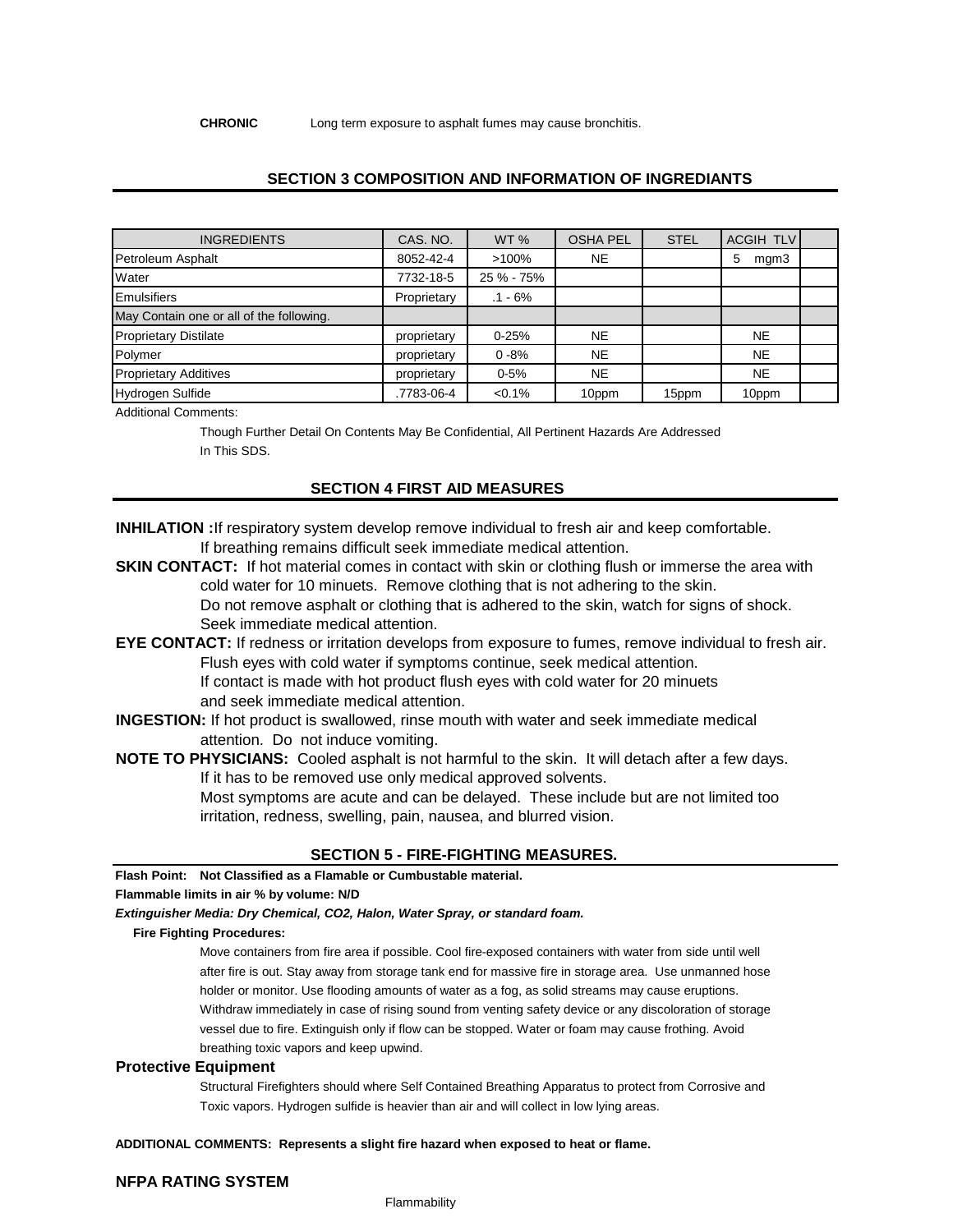

# **SECTION 6 ACCIDENTAL RELEASE**

# **Personal Precautions, Protective equipment, and Emergency Procedures.**

# **Personal Precaution**

Avoid all contact with spilled or released material. Use PPE recommended in section 8 if you must go near the spill. Wear Self Contained Breathing Apparatus.

Notify Fire Department and other appropriate Federal, State, and local agencies.

### **Protective Equipment.**

An Emergency wash station to flush eyes as well as body.

# **Emergency Procedures.**

Shut off area ignition sources. Stop leak if it can be done without risk. Stay upwind of possible vapors. For small spills, use absorbent material and place into container. Dike ahead of large spill for later disposal. Prohibit smoking in affected area. Isolate area and restrict entry.

# **Containment and Cleanup.**

Stop spill or release if it can be completed safely. Material will flow ,Keep material from flowing into storm drains, sewers, and water ways by covering or diking. Contact the appropriate agency should spilled material get into waterways.

Follow appropriate procedure and guidelines to clean up and dispose of spilled material. Dispose of material by Federal, State, and Local Guidelines.

# **SECTION 7 Handling and Storage.**

#### **Handling**

Review section 8 for proper PPE before handling product, it is stored and transported at Temperatures between 70°F and 190°F. Thermal burns are a hazard. Do not eat, drink, smoke, or apply make up while handling material. Wash with soap and water after coming in contact with cooled material. Avoid breathing vapors or mist generated buy products.

#### **Storage.**

Product is usually stored between 70°F and 190°F. Do not use, or store near heat, sparks, or open flames. Hydrogen sulfide maybe present in empty tanks, or transport vessels. Follow confined space entry guidelines if you must enter one of these containers. Ensure containers are free of water or condensation when placing material in container,

**Section 8 Exposure Controls/ Personal Protection.**

| <b>Exposure Limits.</b> |                  |                                    |                            |  |
|-------------------------|------------------|------------------------------------|----------------------------|--|
|                         | <b>Component</b> | <b>ACGIH</b>                       | IOSHA                      |  |
|                         | Asphalt          | $.5 \text{ mg/m}$ <sup>3</sup> TWA | <b>INo PEL Established</b> |  |
|                         | Cas # 8052-42-4  |                                    |                            |  |
|                         | Hydrogen Sulfide | <b>1PPM TWA</b>                    | 20 PPM Ceiling             |  |
|                         | CAS # 7783-06-4  | <b>ISPPM STEL</b>                  |                            |  |

TWA- Time weighted Average **PEL-m Permissible Exposure Limit.** 

STEL- Short Term Exposure Limit

### **Engineering Controls**

Ensure ventilation equipment can maintain airborne vapor levels below limits listed above.

# **Personal Protective Equipment. (PPE)**

**Eye and Face Protection.** Wear eye protection and face shield meeting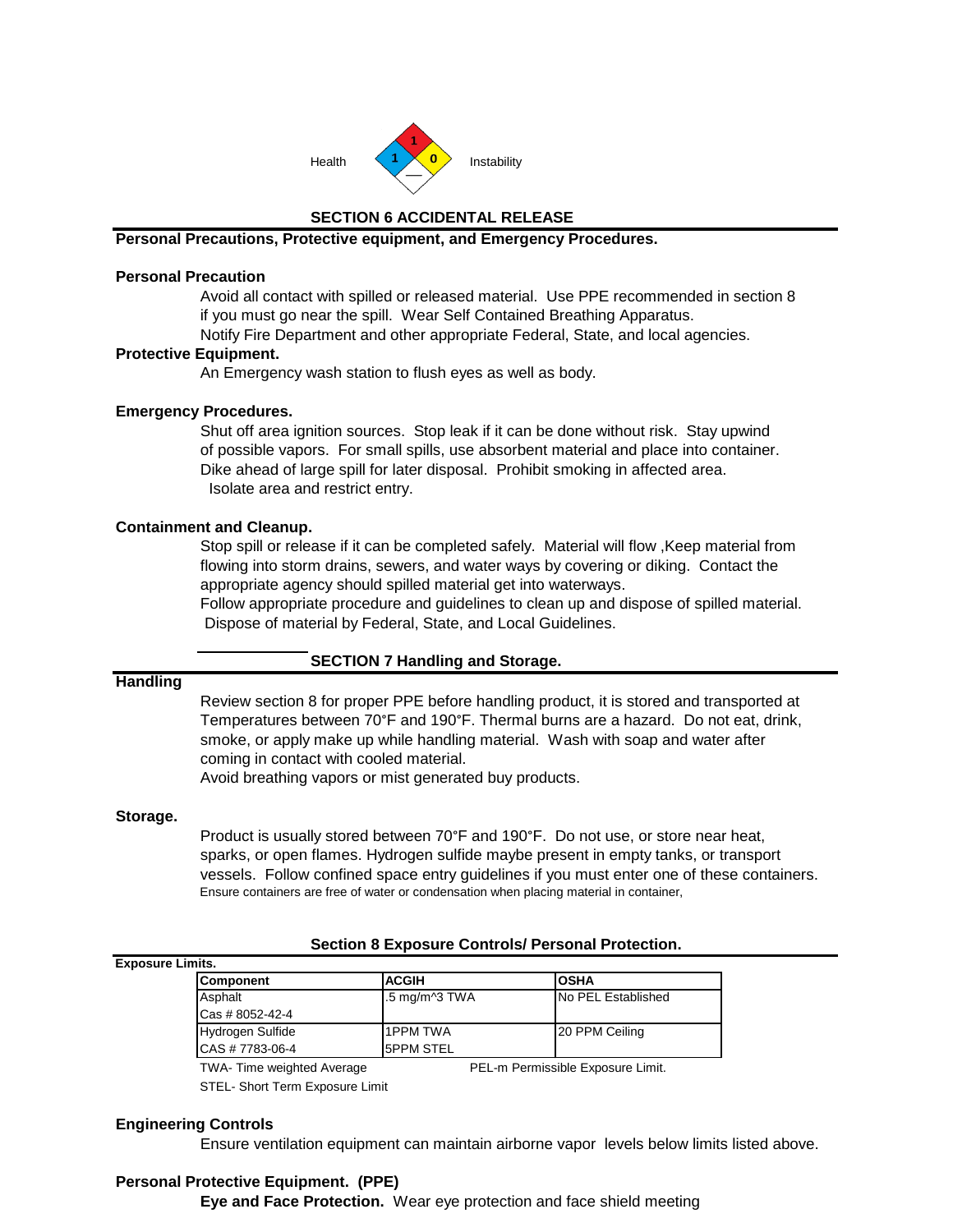US OSHA 29CFR 1910.133to protect eyes and face from hot material.

**Respiratory Protection.** Airborne concentrations need to be maintained below levels listed above.If not, a NIOSH approved air-purifying respirator, with an Organic Vapor cartridge, or a Self Containedbreathing apparatus must be used if oxygen concentrations are low.

**Hand Protection.** Use chemical resistant gloves to protect skin from contact, to include thermal protection if product is hot. Check with equipment manufacture to ensure compliance.

**Body Protection.** Full length clothing should be worn to cover exposed skin, and leather shoes.

**Personal Hygiene.** Do not eat or drink when handling material. Emergency eye wash and Shower Station should be available to cool material if it come in contact with the employee.

| <b>Appearance and Odor:</b>     | Brown to Black viscous liquid with asphalt odor.                           |  |  |  |  |
|---------------------------------|----------------------------------------------------------------------------|--|--|--|--|
| <b>Odor Threshold:</b>          | Not Available.                                                             |  |  |  |  |
| <b>Physical State:</b>          | Semi Solid at Room Temperature, Viscous Liquid at elevated Temperatures.   |  |  |  |  |
| <b>Vapor Pressure</b>           | NA.                                                                        |  |  |  |  |
| <b>Vapor Density</b>            | <b>NA</b>                                                                  |  |  |  |  |
| рH                              | $7.5 - 13.0$                                                               |  |  |  |  |
| <b>Relative Density</b>         | <b>NA</b>                                                                  |  |  |  |  |
| Solubility                      | Miscable                                                                   |  |  |  |  |
| <b>Flash Point</b>              | > 94C 200F COC Flash                                                       |  |  |  |  |
| <b>Evaporation Rate</b>         | Not Available.                                                             |  |  |  |  |
| Flammability                    | Not Available.                                                             |  |  |  |  |
| <b>Partition Coefficient</b>    | Not Available.                                                             |  |  |  |  |
| <b>Auto-Ignition Temp</b>       | Not Available.                                                             |  |  |  |  |
| <b>Decomposition Temp:</b>      | Not Available.                                                             |  |  |  |  |
| <b>Softening Point</b>          | Not Available.                                                             |  |  |  |  |
| <b>Viscosity</b>                | 8 SFS to 600 SFS at 122F                                                   |  |  |  |  |
|                                 |                                                                            |  |  |  |  |
|                                 | Section 10 Stability and Reactivity.                                       |  |  |  |  |
| <b>Reactivity</b>               | Exposure to extreme heat, sources of ignition, and incompatible materials. |  |  |  |  |
|                                 |                                                                            |  |  |  |  |
| <b>Chemical Stability</b>       | Stable under normal storage conditions.                                    |  |  |  |  |
|                                 |                                                                            |  |  |  |  |
| <b>Hazardous Polymerization</b> | Will not Occur.                                                            |  |  |  |  |
|                                 |                                                                            |  |  |  |  |
| <b>Incompatible Materials</b>   | Oxidizers, Acids, and Bases.                                               |  |  |  |  |
|                                 |                                                                            |  |  |  |  |
| <b>Decomposition</b>            | Hot material may produce Hydrogen Sulfide.                                 |  |  |  |  |
|                                 |                                                                            |  |  |  |  |
|                                 |                                                                            |  |  |  |  |
|                                 | <b>Section 11 Toxicological Information</b>                                |  |  |  |  |
| <b>Possible Exposure Routes</b> | Inhalation, Ingestion, Eye Contact, and Skin Contact.                      |  |  |  |  |
|                                 |                                                                            |  |  |  |  |
| <b>Acute Exposure Toxicity.</b> |                                                                            |  |  |  |  |
| Oral:                           | Not Available                                                              |  |  |  |  |
| Dermal:                         | Not Available                                                              |  |  |  |  |
| Inhalation:                     | Not Available                                                              |  |  |  |  |
|                                 |                                                                            |  |  |  |  |
| <b>Component Toxicity</b>       |                                                                            |  |  |  |  |
| Component                       | CAS#<br>LD50 Oral<br><b>LC 50</b><br><b>LD50 Dermal</b>                    |  |  |  |  |
| Asphalt                         | 8052-42-4<br>Not Available Not Available<br>Not Available                  |  |  |  |  |
|                                 |                                                                            |  |  |  |  |

### **Section 9 Physical and Chemical Properties.**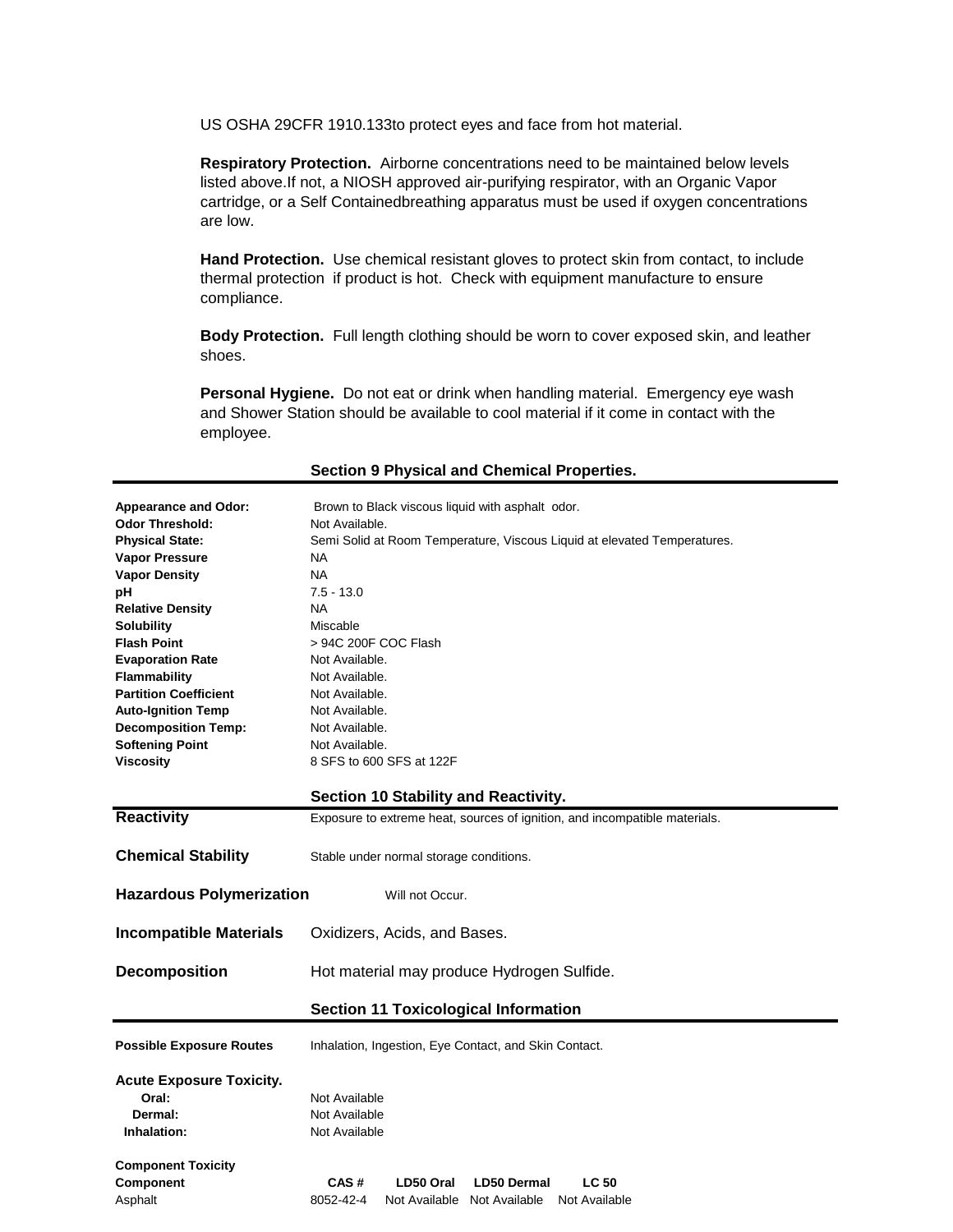| Hydrogen Sulfide                                |                                                                                                                                                                                                                                                                                                                                                                                                                                    | 7783-06-4                                                                                                                                                                                        |  |  | Not Available Not Available 440 ppm (Rat)                                                                                                                             |  |
|-------------------------------------------------|------------------------------------------------------------------------------------------------------------------------------------------------------------------------------------------------------------------------------------------------------------------------------------------------------------------------------------------------------------------------------------------------------------------------------------|--------------------------------------------------------------------------------------------------------------------------------------------------------------------------------------------------|--|--|-----------------------------------------------------------------------------------------------------------------------------------------------------------------------|--|
| <b>Target Organs:</b>                           |                                                                                                                                                                                                                                                                                                                                                                                                                                    |                                                                                                                                                                                                  |  |  | Eyes, Lungs, Skin, Respitory System, Blood, Central nervous system                                                                                                    |  |
| <b>Symptoms</b><br><b>Inhalation</b>            | Included but not limited to cough, sneezing, nasal discharge, headache, nose, and throat pain. With<br>trace amounts of Hydrogen Sulfide it will produce a rotten egg smell at very low concentrations, 1-5<br>PPM. As the concentration increases loss of smell, headache, dizziness, nausea, vomiting, and<br>irritation of respitory tract. Death will occur at concentration of 300 to 450ppm and 1 to 3 hours of<br>exposure. |                                                                                                                                                                                                  |  |  |                                                                                                                                                                       |  |
| Eye                                             | Hot product will cause thermal burns on contact. Vapor may cause eye irritation, redness, watering eyes,<br>or blurred and hazy vision.                                                                                                                                                                                                                                                                                            |                                                                                                                                                                                                  |  |  |                                                                                                                                                                       |  |
| <b>Skin</b>                                     | Contact with hot product will cause thermal burns. Fumes may cause swelling and itching.                                                                                                                                                                                                                                                                                                                                           |                                                                                                                                                                                                  |  |  |                                                                                                                                                                       |  |
| <b>Ingestion</b>                                | Hot product will cause thermal burns with contact. Can cause nausea, vomiting, diarrhea, constipation, .<br>and severe abdominal pain                                                                                                                                                                                                                                                                                              |                                                                                                                                                                                                  |  |  |                                                                                                                                                                       |  |
| <b>Skin Sensitization:</b>                      |                                                                                                                                                                                                                                                                                                                                                                                                                                    | Not Available.                                                                                                                                                                                   |  |  |                                                                                                                                                                       |  |
| <b>Respitory Sensitization:</b>                 |                                                                                                                                                                                                                                                                                                                                                                                                                                    | Not Available.                                                                                                                                                                                   |  |  |                                                                                                                                                                       |  |
| <b>Medical Conditions</b>                       |                                                                                                                                                                                                                                                                                                                                                                                                                                    | Not Available.                                                                                                                                                                                   |  |  |                                                                                                                                                                       |  |
| <b>Chronic Effects</b><br><b>Target Organs:</b> |                                                                                                                                                                                                                                                                                                                                                                                                                                    |                                                                                                                                                                                                  |  |  | Eyes, Lungs, Skin, Respitory System, Blood, Central nervous system                                                                                                    |  |
| <b>Chronic Effects:</b>                         |                                                                                                                                                                                                                                                                                                                                                                                                                                    | Continuous contact may cause skin irritation, redness, and swelling. Hydrogen Sulfide<br>can cause headaches, nausea, vomiting, eye and nasal irritation, and damage to the<br>respitory system. |  |  |                                                                                                                                                                       |  |
| Carcinogenicity:                                |                                                                                                                                                                                                                                                                                                                                                                                                                                    |                                                                                                                                                                                                  |  |  | There has not been evidence presented by the National Toxicology Program or<br>Occupational Safety and Health Administration that establishes Asphalt s a carcinogen. |  |

# **Section 12 Ecological Information.**

| <b>Toxicity</b>                | Not Available.                                                                                                                                         |  |  |
|--------------------------------|--------------------------------------------------------------------------------------------------------------------------------------------------------|--|--|
| <b>Persist or Degrade.</b>     | Product has a very low rate of biodegration.                                                                                                           |  |  |
| <b>Bioaccumulation</b>         | It is unlikely due to low water solubility.                                                                                                            |  |  |
| <b>Environmental movement:</b> | Not Available.                                                                                                                                         |  |  |
| <b>Adverse Effects:</b>        | There is not any evidence available that shows the product effect on Aquatic Life,<br>However, Latex a possible ingrediant is harmful to Aquatic Life. |  |  |
|                                | <b>Section 13 Disposal Considerations.</b>                                                                                                             |  |  |
| <b>Instructions</b>            | Dispose of material in according to Federal, State, and local regulations. Must comply<br>with the most stringent quidelines.                          |  |  |

# **Section 14 Transportation Information.**

### **All Grades Transportation.**

D.O.T. PROPER SHIPPING NAME (49 CFR 172.101): Non- Regulated Material D.O.T. HAZARD CLASS (49 CFR 172.101): None UN / NA CODE (49 172.101): None